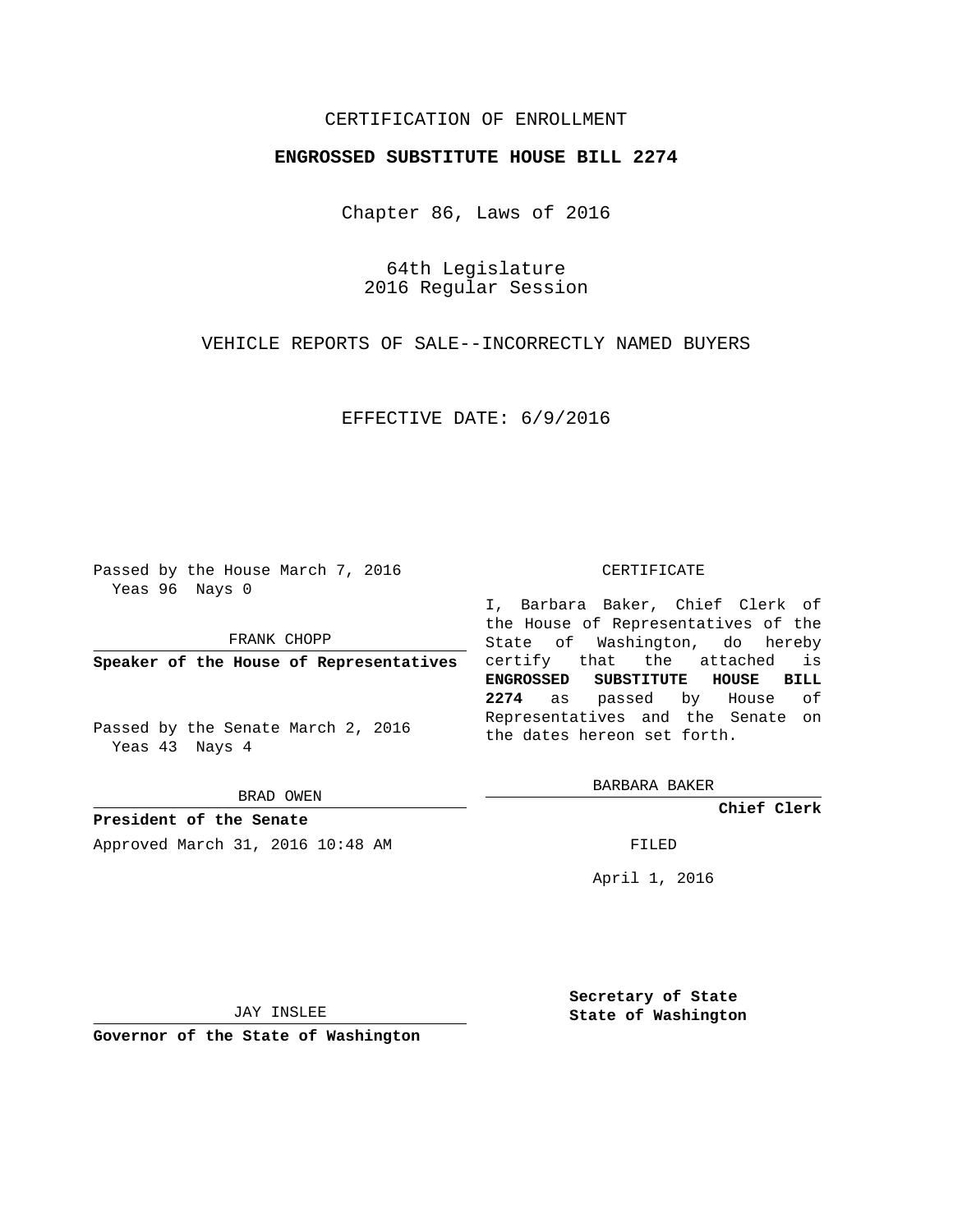### **ENGROSSED SUBSTITUTE HOUSE BILL 2274**

AS AMENDED BY THE SENATE

Passed Legislature - 2016 Regular Session

## **State of Washington 64th Legislature 2016 Regular Session**

**By** House Transportation (originally sponsored by Representatives Harmsworth, Bergquist, Hayes, Morris, Moscoso, Pollet, Vick, Wilson, Van Werven, and Haler)

 AN ACT Relating to protecting individuals from reports of sale filed with an incorrect buyer of a subsequently abandoned vehicle; amending RCW 46.12.650, 46.55.105, 19.16.250, and 9.94A.753; and 4 adding a new section to chapter 46.64 RCW.

5 BE IT ENACTED BY THE LEGISLATURE OF THE STATE OF WASHINGTON:

6 **Sec. 1.** RCW 46.12.650 and 2015 3rd sp.s. c 44 s 214 are each 7 amended to read as follows:

8 (1) **Releasing interest.** An owner releasing interest in a vehicle shall:9

10 (a) Sign the release of interest section provided on the 11 certificate of title or on a release of interest document or form 12 approved by the department;

13 (b) Give the certificate of title or most recent evidence of 14 ownership to the person gaining the interest in the vehicle;

15 (c) Give the person gaining interest in the vehicle an odometer 16 disclosure statement if one is required; and

17 (d) Report the vehicle sold as provided in subsection (2) of this 18 section.

19 (2) **Report of sale.** An owner shall notify the department, county 20 auditor or other agent, or subagent appointed by the director in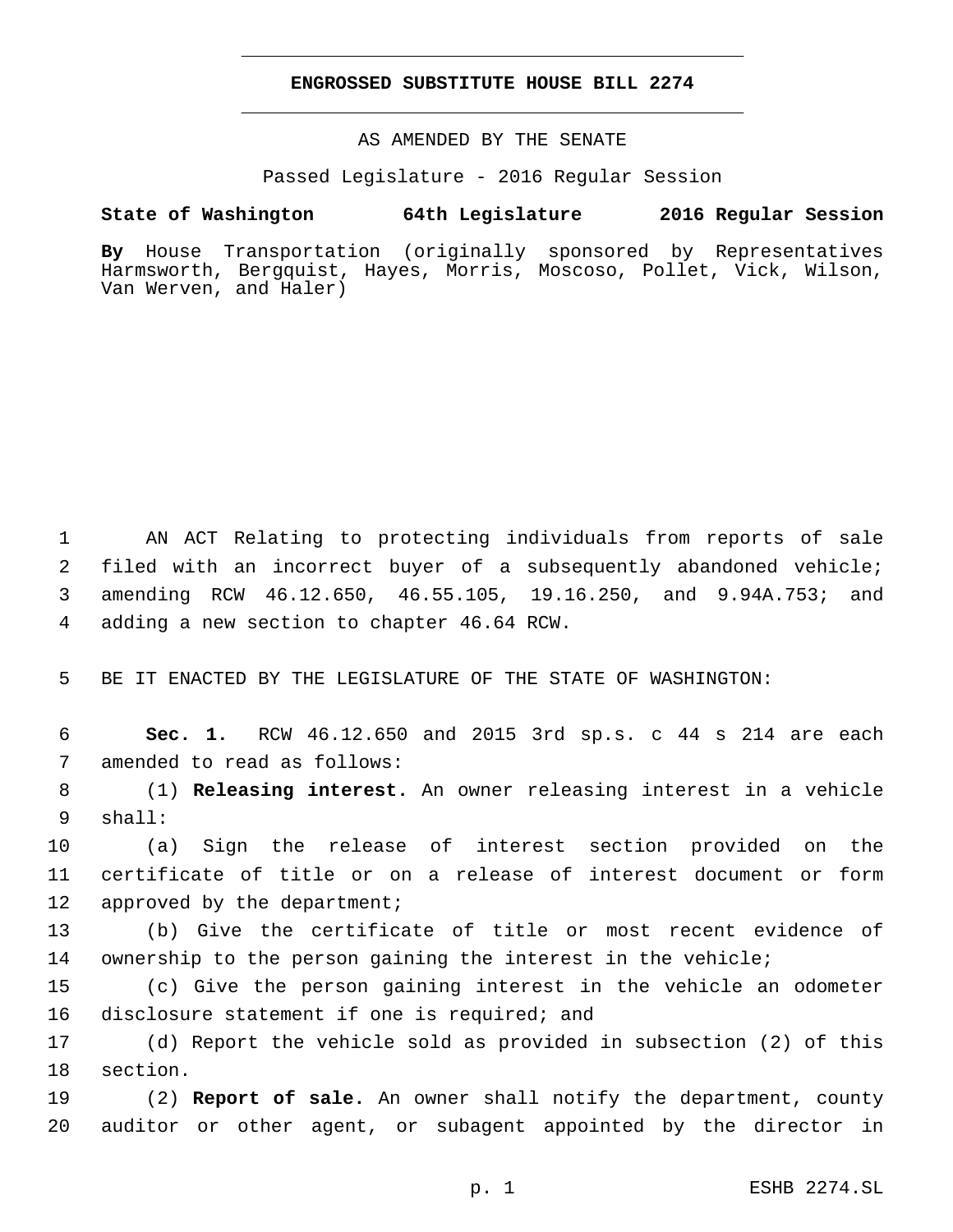1 writing within ((twenty-one)) five business days after a vehicle is 2 or has been: (a) Sold;3 (b) Given as a gift to another person;4 5 (c) Traded, either privately or to a dealership; (d) Donated to charity;6 7 (e) Turned over to an insurance company or wrecking yard; or (f) Disposed of.8 9 (3) **Report of sale properly filed.** A report of sale is properly 10 filed if it is received by the department, county auditor or other 11 agent, or subagent appointed by the director within ((twenty-one)) 12 five business days after the date of sale or transfer and it 13 includes: 14 (a) The date of sale or transfer; 15 (b) The owner's full name and complete, current address; 16 (c) The full name and complete, current address of the person 17 acquiring the vehicle, including street name and number, and 18 apartment number if applicable, or post office box number, city or 19 town, and postal code; 20 (d) The vehicle identification number and license plate number; 21 (e) A date or stamp by the department showing it was received on 22 or before the ((twenty-first)) fifth business day after the date of 23 sale or transfer; and 24 (f) Payment of the fees required under RCW 46.17.050. 25 (4) **Report of sale - administration.** (a) The department shall: 26 (i) Provide or approve reports of sale forms; 27 (ii) Provide a system enabling an owner to submit reports of sale 28 electronically; 29 (iii) Immediately update the department's vehicle record when a 30 report of sale has been filed; 31 (iv) Provide instructions on release of interest forms that allow 32 the seller of a vehicle to release their interest in a vehicle at the 33 same time a financial institution, as defined in RCW 30A.22.040, 34 releases its lien on the vehicle; and 35 (v) Send a report to the department of revenue that lists 36 vehicles for which a report of sale has been received but no transfer 37 of ownership has taken place. The department shall send the report 38 once each quarter. 39 (b) ((A report of sale that is received by the department, county 40 auditor or other agent, or subagent appointed by the director after

p. 2 ESHB 2274.SL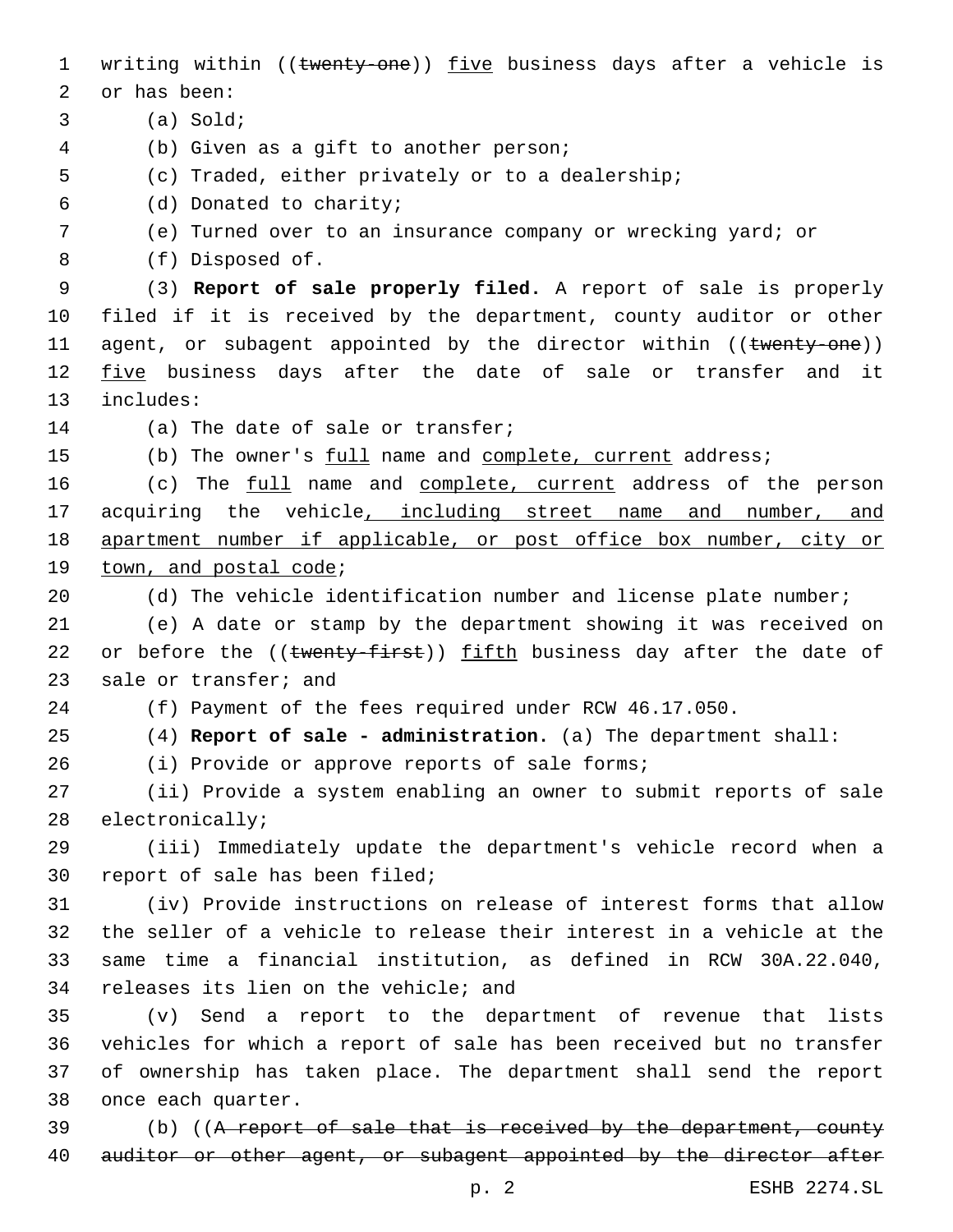1 the twenty-first day becomes effective on the day it is received by the department, county auditor or other agent, or subagent appointed by the director.)) A report of sale is not proof of a completed vehicle transfer for purposes of the collection of expenses related to towing, storage, and auction of an abandoned vehicle in situations where there is no evidence indicating the buyer knew of or was a party to acceptance of the vehicle transfer. A contract signed by the prior owner and the new owner, a certificate of title, a receipt, a purchase order or wholesale order, or other legal proof or record of acceptance of the vehicle by the new owner may be provided to establish legal responsibility for the abandoned vehicle.

 (5)(a) **Transferring ownership.** A person who has recently acquired a vehicle by purchase, exchange, gift, lease, inheritance, or legal action shall apply to the department, county auditor or other agent, or subagent appointed by the director for a new certificate of title within fifteen days of delivery of the vehicle. A secured party who has possession of the certificate of title shall either:

 (i) Apply for a new certificate of title on behalf of the owner 19 and pay the fee required under RCW 46.17.100; or

 (ii) Provide all required documents to the owner, as long as the transfer was not a breach of its security agreement, to allow the 22 owner to apply for a new certificate of title.

 (b) Compliance with this subsection does not affect the rights of 24 the secured party.

 (6) **Certificate of title delivered to secured party.** The certificate of title must be kept by or delivered to the person who becomes the secured party when a security interest is reserved or created at the time of the transfer of ownership. The parties must 29 comply with RCW 46.12.675.

 (7) **Penalty for late transfer.** A person who has recently acquired a motor vehicle by purchase, exchange, gift, lease, inheritance, or legal action who does not apply for a new certificate of title within fifteen calendar days of delivery of the vehicle is charged a penalty, as described in RCW 46.17.140, when applying for a new certificate of title. It is a misdemeanor to fail or neglect to apply for a transfer of ownership within forty-five days after delivery of the vehicle. The misdemeanor is a single continuing offense for each day that passes regardless of the number of days that have elapsed 39 following the forty-five day time period.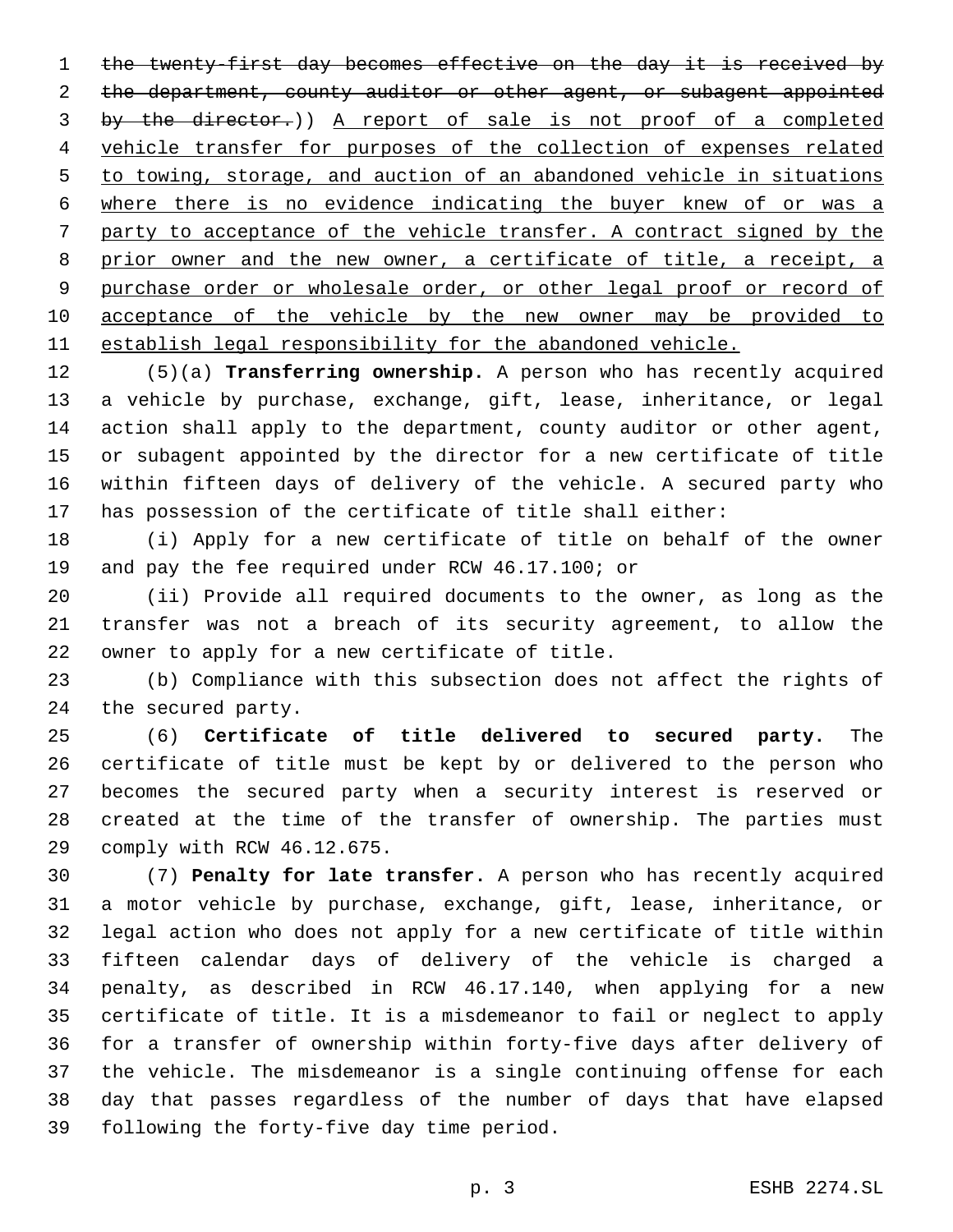(8) **Penalty for late transfer - exceptions.** The penalty is not charged if the delay in application is due to at least one of the following:3

(a) The department requests additional supporting documents;

 (b) The department, county auditor or other agent, or subagent fails to perform or is neglectful;6

 (c) The owner is prevented from applying due to an illness or 8 extended hospitalization;

(d) The legal owner fails or neglects to release interest;

 (e) The owner did not know of the filing of a report of sale by the previous owner and signs an affidavit to the fact; or

 (f) The department finds other conditions exist that adequately 13 explain the delay.

 (9) **Review and issue.** The department shall review applications for certificates of title and issue certificates of title when it has determined that all applicable provisions of law have been complied 17 with.

 (10) **Rules.** The department may adopt rules as necessary to 19 implement this section.

 **Sec. 2.** RCW 46.55.105 and 2010 c 161 s 1119 are each amended to 21 read as follows:

 (1) Except as provided in subsection (4) of this section, the abandonment of any vehicle creates a prima facie presumption that the last registered owner of record is responsible for the abandonment and is liable for costs incurred in removing, storing, and disposing of the abandoned vehicle, less amounts realized at auction.

 (2) If an unauthorized vehicle is found abandoned under subsection (1) of this section and removed at the direction of law enforcement, the last registered owner of record is guilty of the traffic infraction of "littering—abandoned vehicle," unless the vehicle is redeemed as provided in RCW 46.55.120. In addition to any other monetary penalty payable under chapter 46.63 RCW, the court shall not consider all monetary penalties as having been paid until the court is satisfied that the person found to have committed the infraction has made restitution in the amount of the deficiency remaining after disposal of the vehicle under RCW 46.55.140.

 (3) A vehicle theft report filed with a law enforcement agency relieves the last registered owner of liability under subsection (2) of this section for failure to redeem the vehicle. However, the last

p. 4 ESHB 2274.SL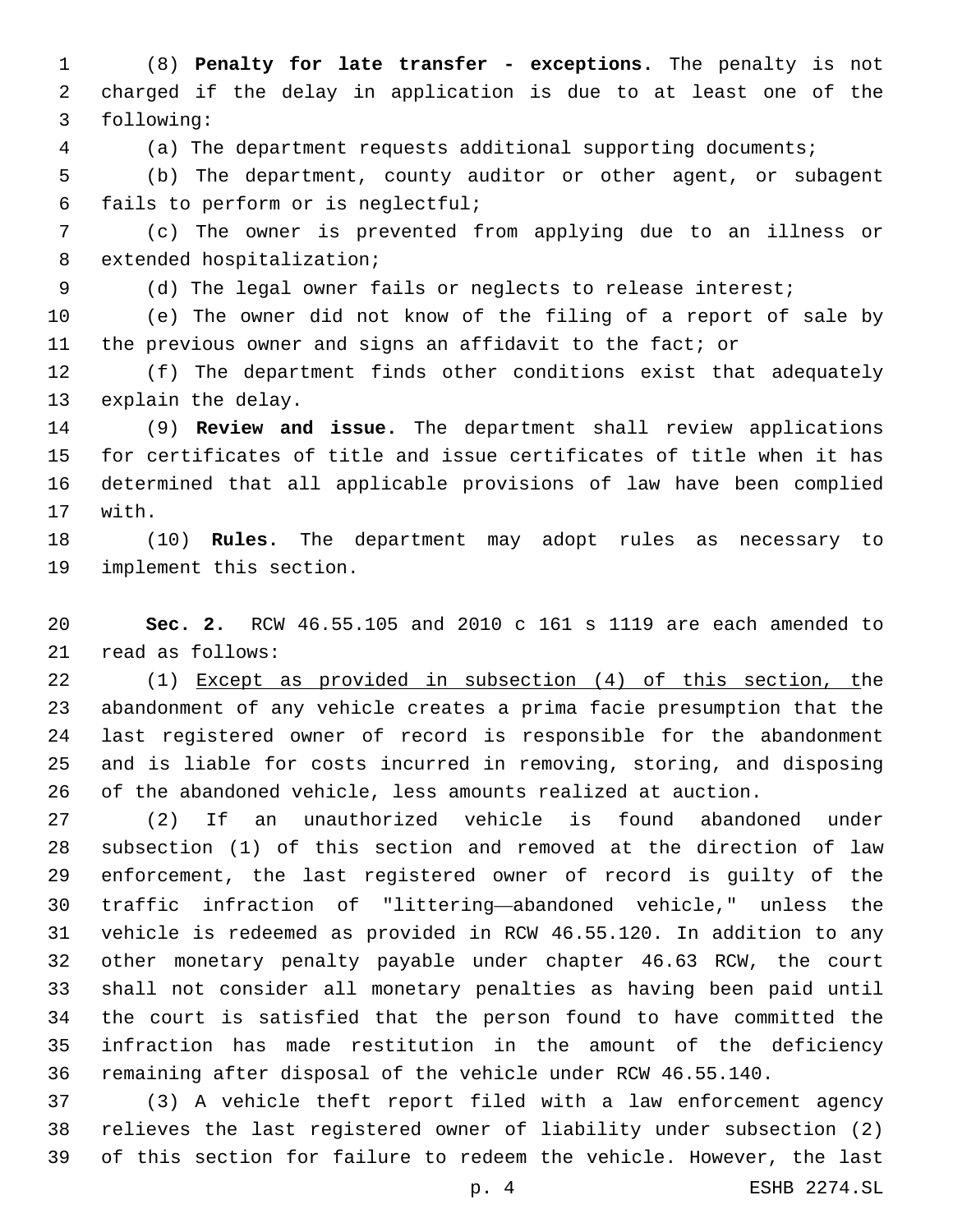registered owner remains liable for the costs incurred in removing, storing, and disposing of the abandoned vehicle under subsection (1) of this section. Nothing in this section limits in any way the registered owner's rights in a civil action or as restitution in a criminal action against a person responsible for the theft of the vehicle.6

 (4) Properly filing a report of sale or transfer regarding the vehicle involved in accordance with RCW 46.12.650 (1) through (3) relieves the last registered owner of liability under subsections (1) 10 and (2) of this section. However, if there is a reason to believe 11 that a report of sale has been filed in which the reported buyer did not know of the alleged transfer or did not accept the vehicle transfer, the liability remains with the last registered owner to prove the vehicle transfer was made pursuant to a legal transfer or accepted by the person reported as the new owner on the report of 16 sale. If the date of sale as indicated on the report of sale is ((on  $er)$  before the date of impoundment, the buyer identified on the latest properly filed report of sale with the department is assumed liable for the costs incurred in removing, storing, and disposing of the abandoned vehicle, less amounts realized at auction. If the date of sale is after the date of impoundment, the previous registered owner is assumed to be liable for such costs. A licensed vehicle dealer is not liable under subsections (1) and (2) of this section if the dealer, as transferee or assignee of the last registered owner of the vehicle involved, has complied with the requirements of RCW 46.70.122 upon selling or otherwise disposing of the vehicle, or if the dealer has timely filed a transitional ownership record or report of sale under RCW 46.12.660. In that case the person to whom the licensed vehicle dealer has sold or transferred the vehicle is assumed liable for the costs incurred in removing, storing, and disposing of the abandoned vehicle, less amounts realized at auction.

 (5) For the purposes of reporting notices of traffic infraction to the department under RCW 46.20.270 and 46.52.101, and for purposes of reporting notices of failure to appear, respond, or comply regarding a notice of traffic infraction to the department under RCW 46.63.070(6), a traffic infraction under subsection (2) of this section is not considered to be a standing, stopping, or parking 38 violation.

 (6) A notice of infraction for a violation of this section may be filed with a court of limited jurisdiction organized under Title 3,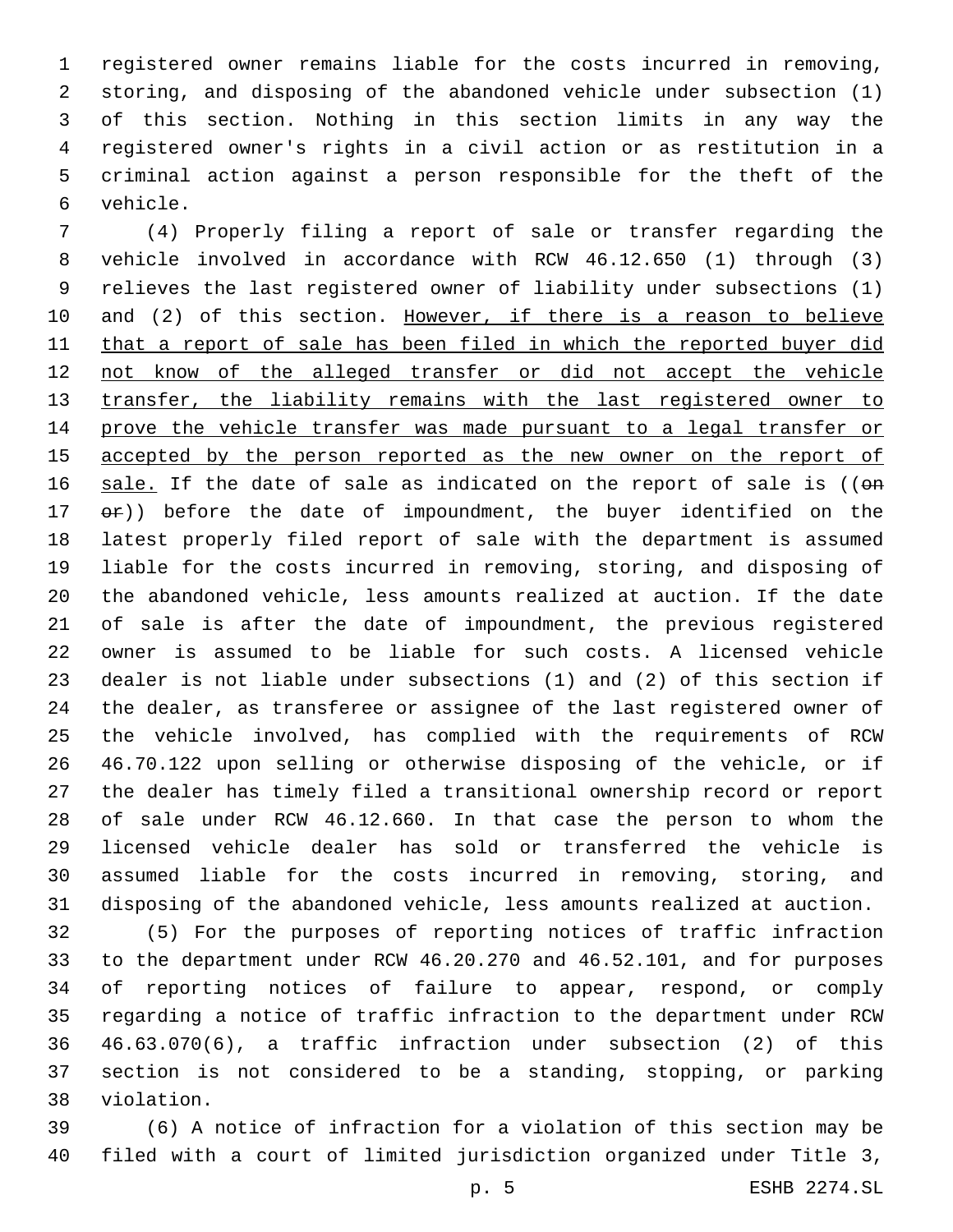35, or 35A RCW, or with a violations bureau subject to the court's 2 jurisdiction.

 (7)(a) A person named as a buyer in a report of sale filed under RCW 46.12.650(3) in which there was no acceptance of the transfer has a cause of action against the person who filed the report to recover costs associated with towing, storage, auction, or any other damages incurred as a result of being named as the buyer in the report of sale, including reasonable attorneys' fees and litigation costs. The cause of action provided in this subsection (7)(a) is in addition to any other remedy available to the person at law or in equity.

 (b) A person named as a seller in a report of sale filed under 12 RCW 46.12.650(3) in which the named buyer falsely alleges that there 13 was no acceptance of the transfer has a cause of action against the named buyer to recover damages incurred as a result of the allegation, including reasonable attorneys' fees and litigation costs. The cause of action in this subsection (7)(b) is in addition to any other remedy available to the person at law or in equity.

 NEW SECTION. **Sec. 3.** A new section is added to chapter 46.64 19 RCW to read as follows:

 If a court has declared that a fraudulent report of sale has been filed with the department, county auditor or other agent, or subagent appointed by the director, the court must notify the department in writing with a copy of the court order. Once notified, the department may remove the fraudulent report of sale from the vehicle record.

 **Sec. 4.** RCW 19.16.250 and 2013 c 148 s 2 are each amended to 26 read as follows:

27 No licensee or employee of a licensee shall:

 (1) Directly or indirectly aid or abet any unlicensed person to engage in business as a collection agency in this state or receive compensation from such unlicensed person: PROVIDED, That nothing in this chapter shall prevent a licensee from accepting, as forwardee, claims for collection from a collection agency or attorney whose 33 place of business is outside the state.

 (2) Collect or attempt to collect a claim by the use of any means contrary to the postal laws and regulations of the United States 36 postal department.

 (3) Publish or post or cause to be published or posted, any list of debtors commonly known as "bad debt lists" or threaten to do so.

p. 6 ESHB 2274.SL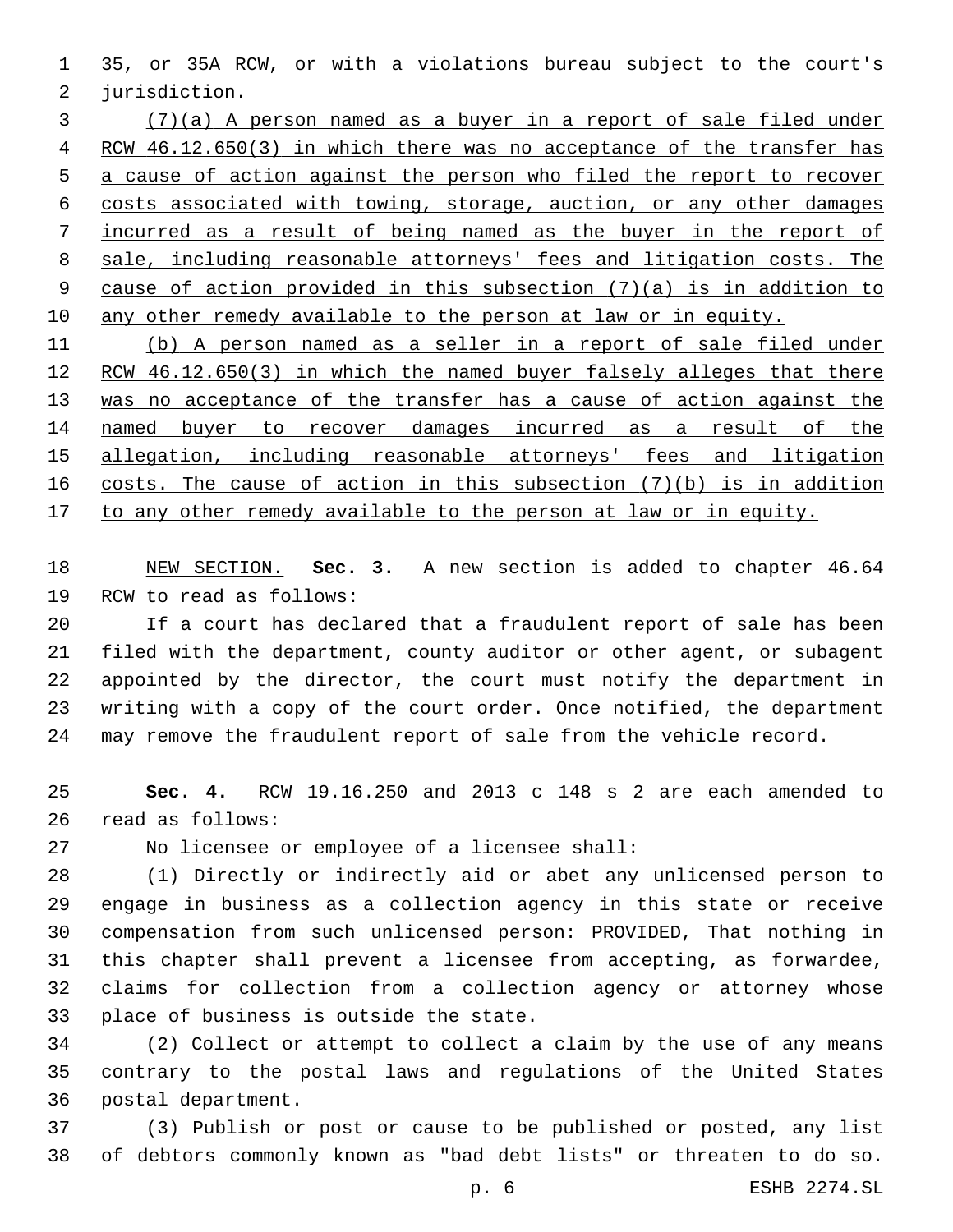For purposes of this chapter, a "bad debt list" means any list of natural persons alleged to fail to honor their lawful debts. However, nothing herein shall be construed to prohibit a licensee from communicating to its customers or clients by means of a coded list, the existence of a check dishonored because of insufficient funds, not sufficient funds or closed account by the financial institution servicing the debtor's checking account: PROVIDED, That the debtor's identity is not readily apparent: PROVIDED FURTHER, That the licensee complies with the requirements of subsection (10)(e) of this section.

 (4) Have in his or her possession or make use of any badge, use a uniform of any law enforcement agency or any simulation thereof, or make any statements which might be construed as indicating an official connection with any federal, state, county, or city law enforcement agency, or any other governmental agency, while engaged 15 in collection agency business.

 (5) Perform any act or acts, either directly or indirectly, 17 constituting the unauthorized practice of law.

 (6) Advertise for sale or threaten to advertise for sale any claim as a means of endeavoring to enforce payment thereof or agreeing to do so for the purpose of soliciting claims, except where the licensee has acquired claims as an assignee for the benefit of creditors or where the licensee is acting under court order.

 (7) Use any name while engaged in the making of a demand for any claim other than the name set forth on his or her or its current 25 license issued hereunder.

 (8) Give or send to any debtor or cause to be given or sent to any debtor, any notice, letter, message, or form, other than through proper legal action, process, or proceedings, which represents or implies that a claim exists unless it shall indicate in clear and 30 legible type:

 (a) The name of the licensee and the city, street, and number at 32 which he or she is licensed to do business;

 (b) The name of the original creditor to whom the debtor owed the claim if such name is known to the licensee or employee: PROVIDED, That upon written request of the debtor, the licensee shall provide this name to the debtor or cease efforts to collect on the debt until 37 this information is provided;

 (c) If the notice, letter, message, or form is the first notice to the debtor or if the licensee is attempting to collect a different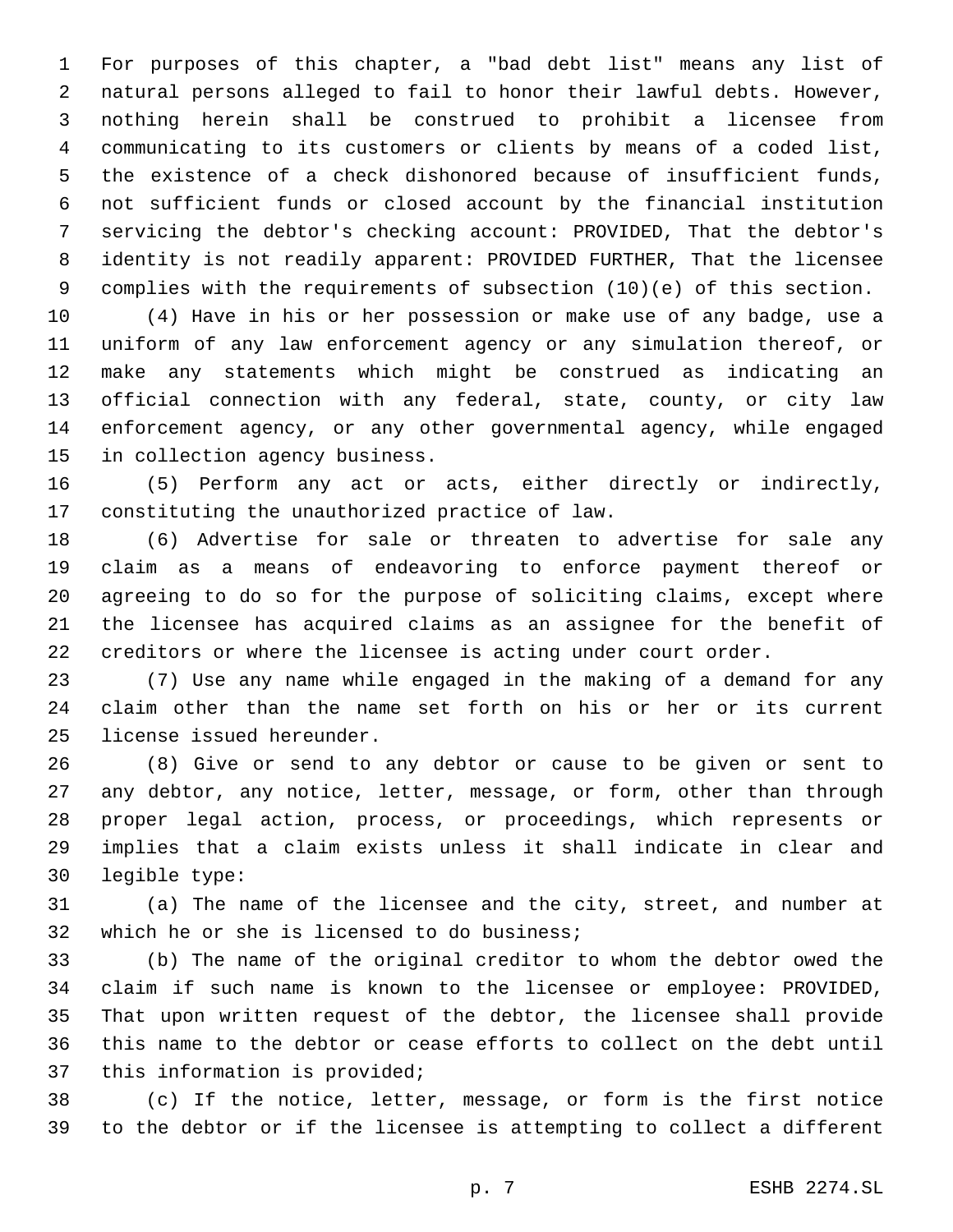amount than indicated in his or her or its first notice to the debtor, an itemization of the claim asserted must be made including: (i) Amount owing on the original obligation at the time it was

received by the licensee for collection or by assignment;

 (ii) Interest or service charge, collection costs, or late payment charges, if any, added to the original obligation by the original creditor, customer or assignor before it was received by the licensee for collection, if such information is known by the licensee or employee: PROVIDED, That upon written request of the debtor, the licensee shall make a reasonable effort to obtain information on such 11 items and provide this information to the debtor;

 (iii) Interest or service charge, if any, added by the licensee or customer or assignor after the obligation was received by the 14 licensee for collection;

 (iv) Collection costs, if any, that the licensee is attempting to 16 collect;

 (v) Attorneys' fees, if any, that the licensee is attempting to collect on his or her or its behalf or on the behalf of a customer or 19 assignor; and

 (vi) Any other charge or fee that the licensee is attempting to collect on his or her or its own behalf or on the behalf of a 22 customer or assignor;

 (d) If the notice, letter, message, or form concerns a judgment obtained against the debtor, no itemization of the amounts contained in the judgment is required, except postjudgment interest, if 26 claimed, and the current account balance;

 (e) If the notice, letter, message, or form is the first notice to the debtor, an itemization of the claim asserted must be made 29 including the following information:

 (i) The original account number or redacted original account number assigned to the debt, if known to the licensee or employee: PROVIDED, That upon written request of the debtor, the licensee must make a reasonable effort to obtain this information or cease efforts to collect on the debt until this information is provided; and

 (ii) The date of the last payment to the creditor on the subject debt by the debtor, if known to the licensee or employee: PROVIDED, That upon written request of the debtor, the licensee must make a reasonable effort to obtain this information or cease efforts to collect on the debt until this information is provided.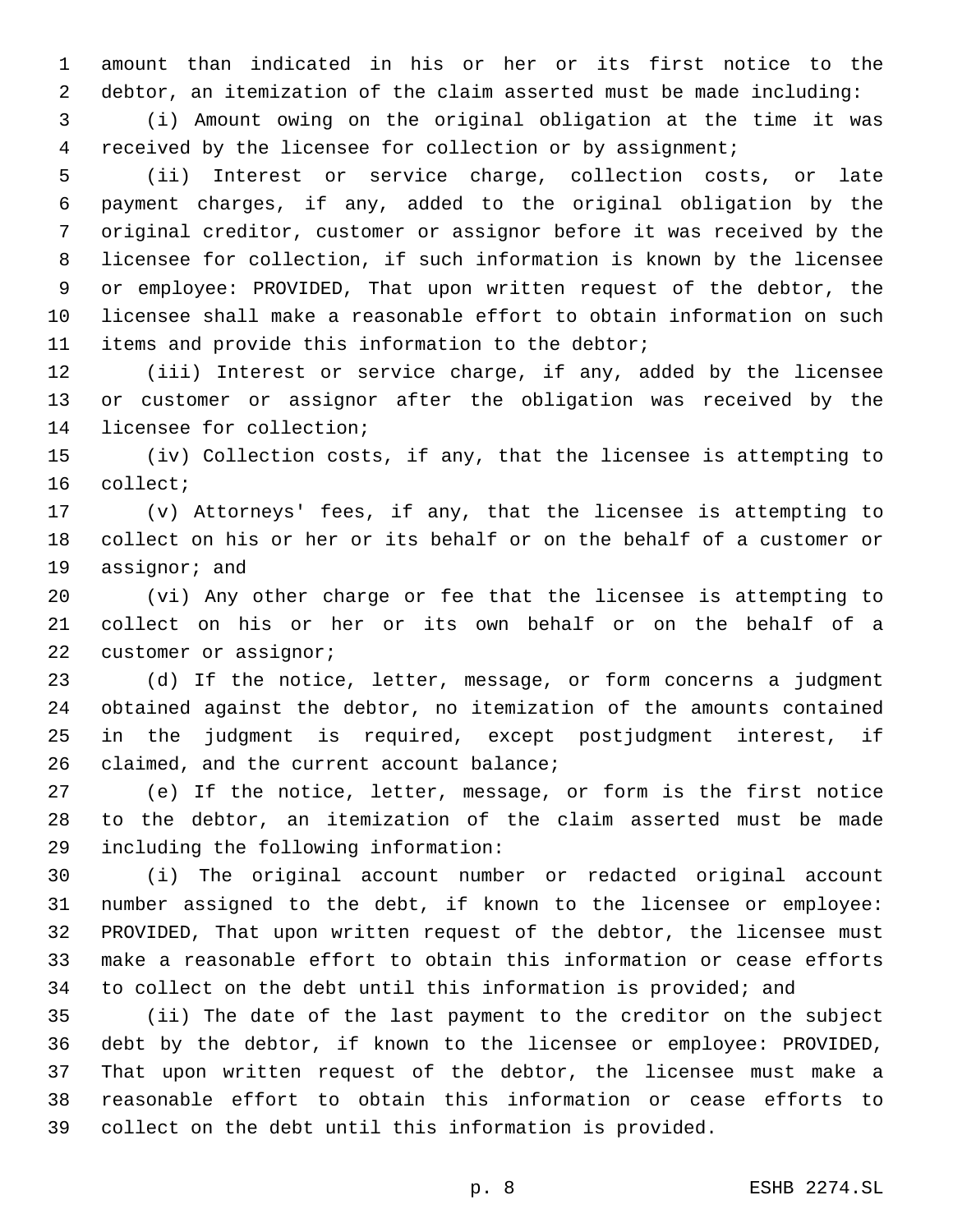(9) Communicate in writing with a debtor concerning a claim through a proper legal action, process, or proceeding, where such communication is the first written communication with the debtor, without providing the information set forth in subsection (8)(c) of 5 this section in the written communication.

 (10) Communicate or threaten to communicate, the existence of a claim to a person other than one who might be reasonably expected to be liable on the claim in any manner other than through proper legal action, process, or proceedings except under the following 10 conditions:

 (a) A licensee or employee of a licensee may inform a credit reporting bureau of the existence of a claim. If the licensee or employee of a licensee reports a claim to a credit reporting bureau, the licensee shall, upon receipt of written notice from the debtor that any part of the claim is disputed, notify the credit reporting bureau of the dispute by written or electronic means and create a record of the fact of the notification and when the notification was 18 provided;

 (b) A licensee or employee in collecting or attempting to collect a claim may communicate the existence of a claim to a debtor's 21 employer if the claim has been reduced to a judgment;

 (c) A licensee or employee in collecting or attempting to collect a claim that has not been reduced to judgment, may communicate the 24 existence of a claim to a debtor's employer if:

 (i) The licensee or employee has notified or attempted to notify the debtor in writing at his or her last known address or place of employment concerning the claim and the debtor after a reasonable time has failed to pay the claim or has failed to agree to make payments on the claim in a manner acceptable to the licensee, and

 (ii) The debtor has not in writing to the licensee disputed any part of the claim: PROVIDED, That the licensee or employee may only communicate the existence of a claim which has not been reduced to judgment to the debtor's employer once unless the debtor's employer 34 has agreed to additional communications.

 (d) A licensee may for the purpose of locating the debtor or locating assets of the debtor communicate the existence of a claim to any person who might reasonably be expected to have knowledge of the whereabouts of a debtor or the location of assets of the debtor if the claim is reduced to judgment, or if not reduced to judgment, 40 when: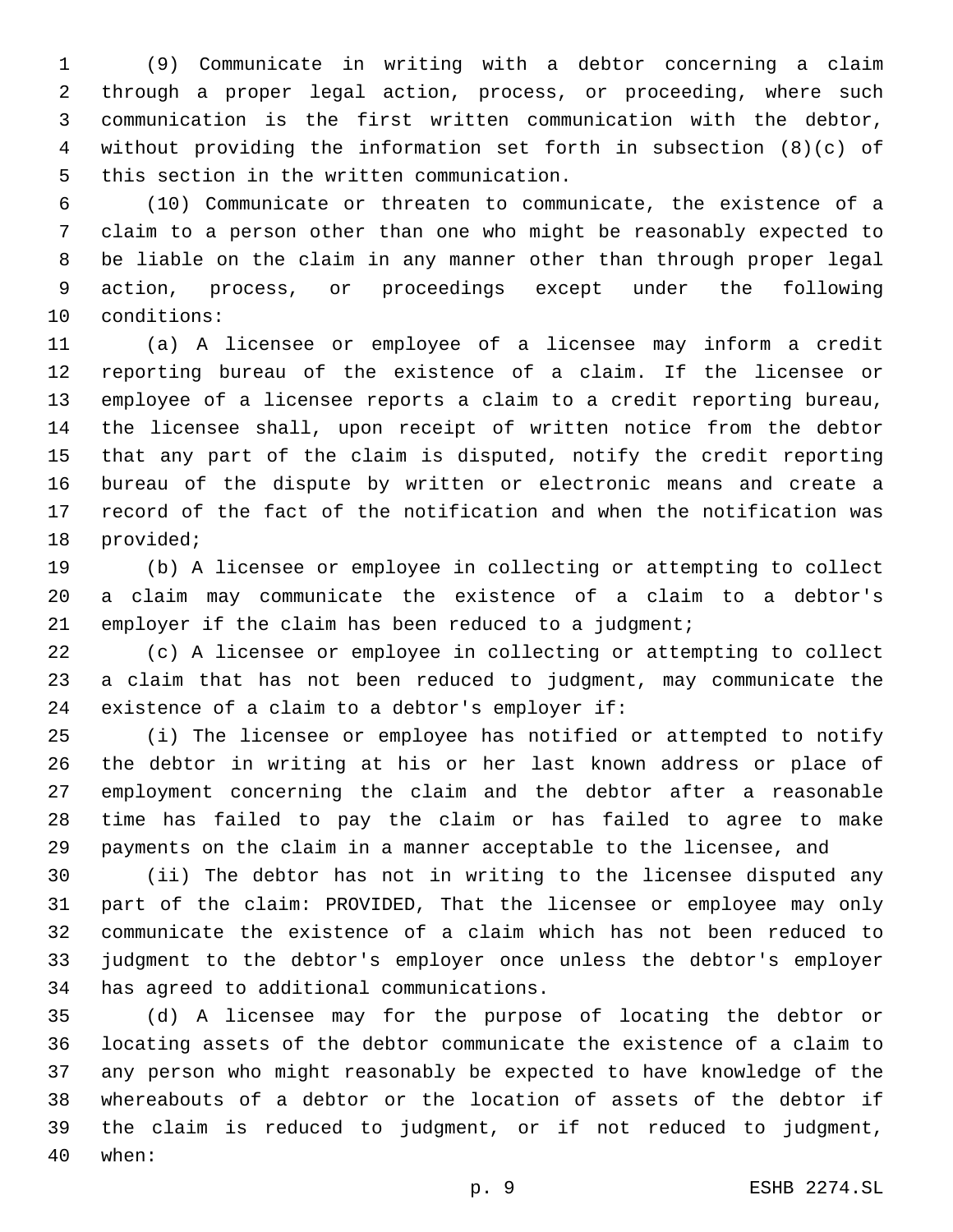(i) The licensee or employee has notified or attempted to notify the debtor in writing at his or her last known address or last known place of employment concerning the claim and the debtor after a reasonable time has failed to pay the claim or has failed to agree to make payments on the claim in a manner acceptable to the licensee, 6 and

 (ii) The debtor has not in writing disputed any part of the claim.8

 (e) A licensee may communicate the existence of a claim to its customers or clients if the claim is reduced to judgment, or if not 11 reduced to judgment, when:

 (i) The licensee has notified or attempted to notify the debtor in writing at his or her last known address or last known place of employment concerning the claim and the debtor after a reasonable time has failed to pay the claim or has failed to agree to make payments on the claim in a manner acceptable to the licensee, and

 (ii) The debtor has not in writing disputed any part of the 18 claim.

 (11) Threaten the debtor with impairment of his or her credit rating if a claim is not paid: PROVIDED, That advising a debtor that the licensee has reported or intends to report a claim to a credit reporting agency is not considered a threat if the licensee actually has reported or intends to report the claim to a credit reporting 24 agency.

 (12) Communicate with the debtor after notification in writing from an attorney representing such debtor that all further communications relative to a claim should be addressed to the attorney: PROVIDED, That if a licensee requests in writing information from an attorney regarding such claim and the attorney does not respond within a reasonable time, the licensee may communicate directly with the debtor until he or she or it again receives notification in writing that an attorney is representing the 33 debtor.

 (13) Communicate with a debtor or anyone else in such a manner as to harass, intimidate, threaten, or embarrass a debtor, including but not limited to communication at an unreasonable hour, with unreasonable frequency, by threats of force or violence, by threats of criminal prosecution, and by use of offensive language. A communication shall be presumed to have been made for the purposes of 40 harassment if: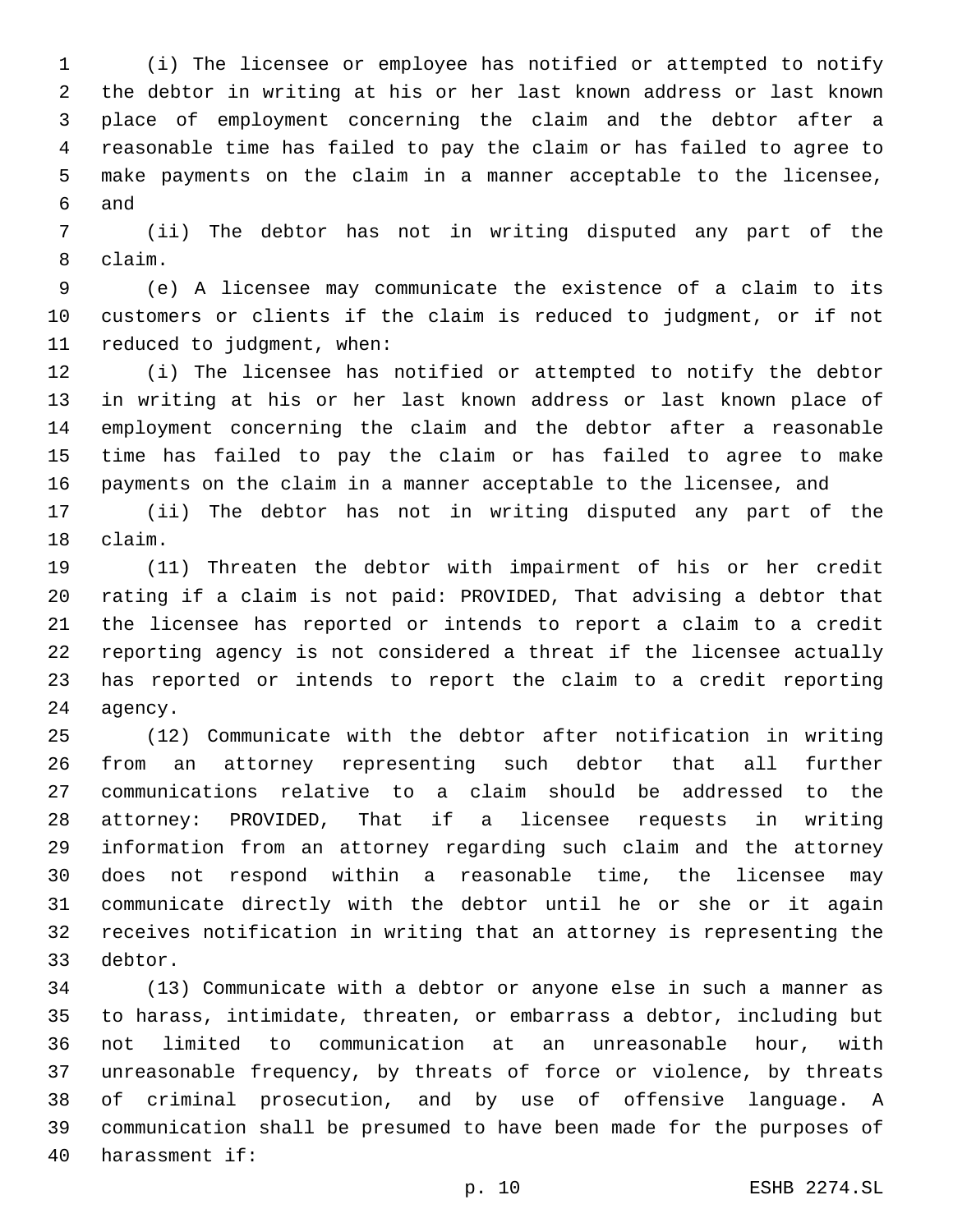(a) It is made with a debtor or spouse in any form, manner, or place, more than three times in a single week, unless the licensee is responding to a communication from the debtor or spouse;

 (b) It is made with a debtor at his or her place of employment more than one time in a single week, unless the licensee is 6 responding to a communication from the debtor;

 (c) It is made with the debtor or spouse at his or her place of residence between the hours of 9:00 p.m. and 7:30 a.m. A call to a telephone is presumed to be received in the local time zone to which the area code of the number called is assigned for landline numbers, unless the licensee reasonably believes the telephone is located in a different time zone. If the area code is not assigned to landlines in any specific geographic area, such as with toll-free telephone numbers, a call to a telephone is presumed to be received in the local time zone of the debtor's last known place of residence, unless the licensee reasonably believes the telephone is located in a 17 different time zone.

 (14) Communicate with the debtor through use of forms or instruments that simulate the form or appearance of judicial process, the form or appearance of government documents, or the simulation of a form or appearance of a telegraphic or emergency message.

 (15) Communicate with the debtor and represent or imply that the existing obligation of the debtor may be or has been increased by the addition of attorney fees, investigation fees, service fees, or any other fees or charges when in fact such fees or charges may not legally be added to the existing obligation of such debtor.

 (16) Threaten to take any action against the debtor which the licensee cannot legally take at the time the threat is made.

 (17) Send any telegram or make any telephone calls to a debtor or concerning a debt or for the purpose of demanding payment of a claim or seeking information about a debtor, for which the charges are payable by the addressee or by the person to whom the call is made: 33 PROVIDED, That:

 (a) This subsection does not prohibit a licensee from attempting to communicate by way of a cellular telephone or other wireless device: PROVIDED, That a licensee cannot cause charges to be incurred to the recipient of the attempted communication more than three times in any calendar week when the licensee knows or reasonably should know that the number belongs to a cellular telephone or other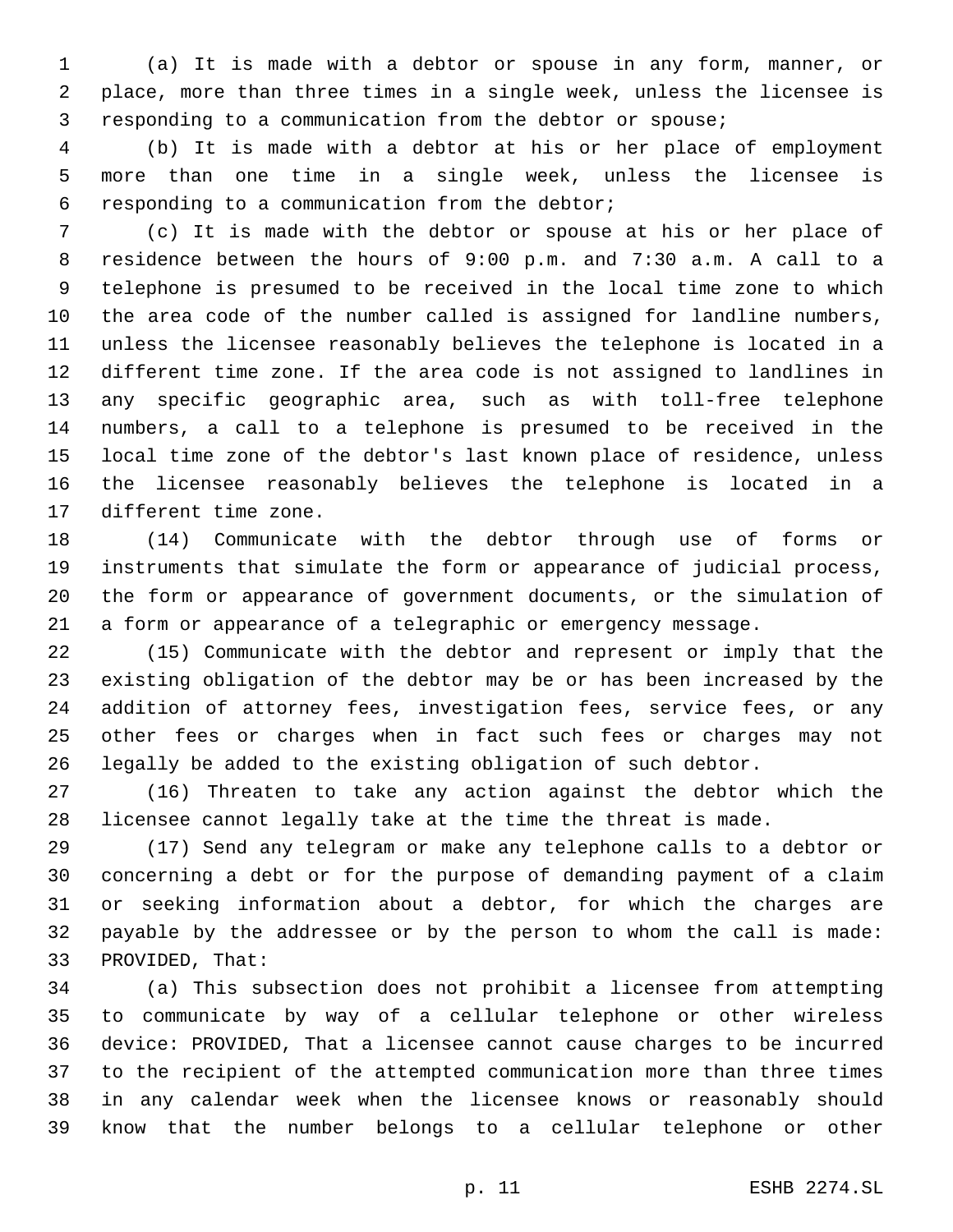wireless device, unless the licensee is responding to a communication from the debtor or the person to whom the call is made.

 (b) The licensee is not in violation of (a) of this subsection if the licensee at least monthly updates its records with information provided by a commercial provider of cellular telephone lists that the licensee in good faith believes provides reasonably current and comprehensive data identifying cellular telephone numbers, calls a number not appearing in the most recent list provided by the commercial provider, and does not otherwise know or reasonably should know that the number belongs to a cellular telephone.

 (c) This subsection may not be construed to increase the number of communications permitted pursuant to subsection (13)(a) of this 13 section.

 (18) Call, or send a text message or other electronic communication to, a cellular telephone or other wireless device more than twice in any day when the licensee knows or reasonably should know that the number belongs to a cellular telephone or other wireless device, unless the licensee is responding to a communication from the debtor or the person to whom the call, text message, or other electronic communication is made. The licensee is not in violation of this subsection if the licensee at least monthly updates its records with information provided by a commercial provider of cellular telephone lists that the licensee in good faith believes provides reasonably current and comprehensive data identifying cellular telephone numbers, calls a number not appearing in the most recent list provided by the commercial provider, and does not otherwise know or reasonably should know that the number belongs to a cellular telephone. Nothing in this subsection may be construed to increase the number of communications permitted pursuant to 30 subsection  $(13)(a)$  of this section.

 (19) Intentionally block its telephone number from displaying on 32 a debtor's telephone.

 (20) In any manner convey the impression that the licensee is vouched for, bonded to or by, or is an instrumentality of the state of Washington or any agency or department thereof.

 (21) Collect or attempt to collect in addition to the principal amount of a claim any sum other than allowable interest, collection costs or handling fees expressly authorized by statute, and, in the case of suit, attorney's fees and taxable court costs. A licensee may collect or attempt to collect collection costs and fees, including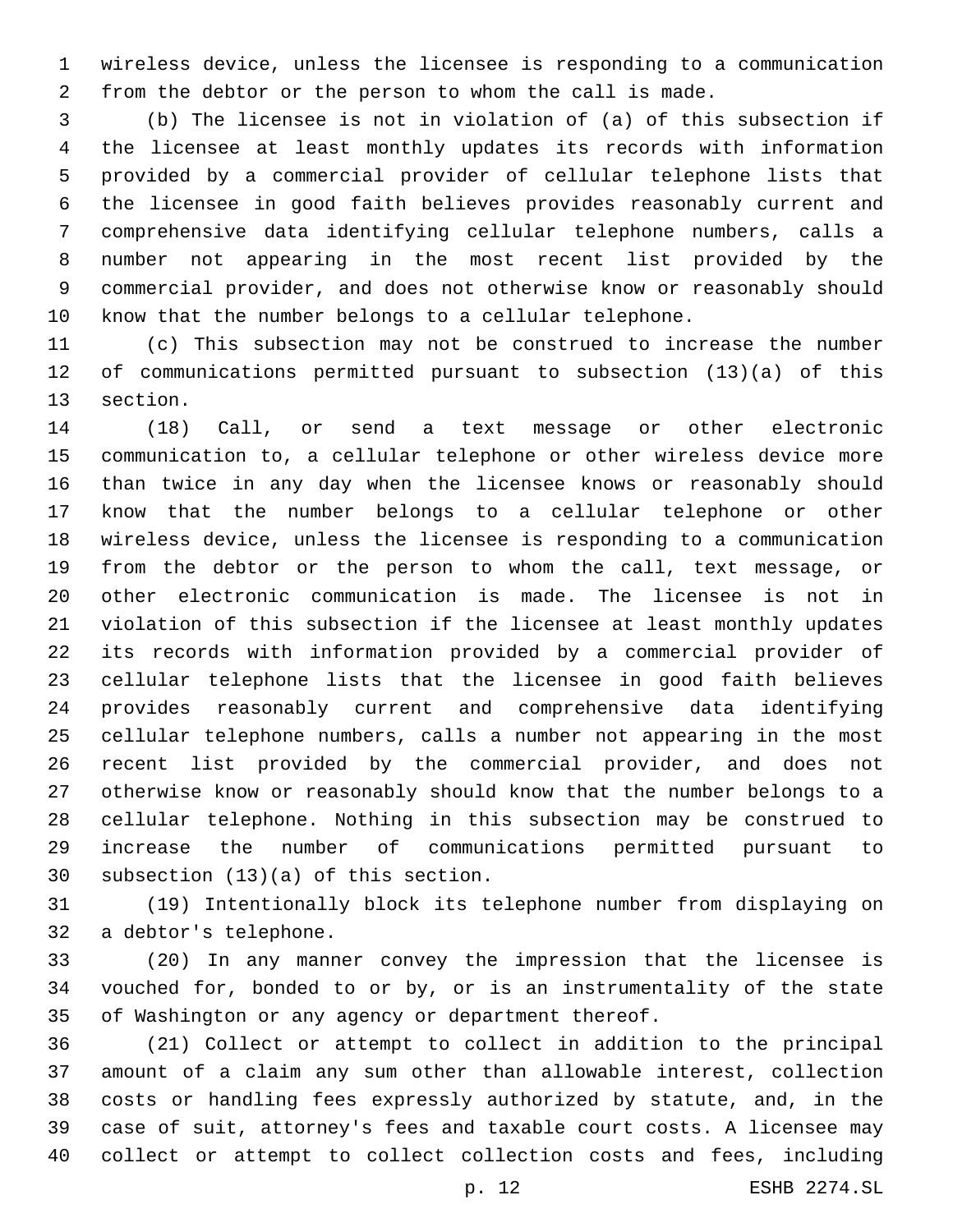contingent collection fees, as authorized by a written agreement or contract, between the licensee's client and the debtor, in the collection of a commercial claim. The amount charged to the debtor for collection services shall not exceed thirty-five percent of the 5 commercial claim.

 (22) Procure from a debtor or collect or attempt to collect on any written note, contract, stipulation, promise or acknowledgment under which a debtor may be required to pay any sum other than principal, allowable interest, except as noted in subsection (21) of this section, and, in the case of suit, attorney's fees and taxable 11 court costs.

 (23) Bring an action or initiate an arbitration proceeding on a claim when the licensee knows, or reasonably should know, that such suit or arbitration is barred by the applicable statute of 15 limitations.

 (24) Upon notification by a debtor that the debtor disputes all debts arising from a series of dishonored checks, automated clearinghouse transactions on a demand deposit account, or other preprinted written instruments, initiate oral contact with a debtor more than one time in an attempt to collect from the debtor debts arising from the identified series of dishonored checks, automated clearinghouse transactions on a demand deposit account, or other preprinted written instruments when: (a) Within the previous one hundred eighty days, in response to the licensee's attempt to collect the initial debt assigned to the licensee and arising from the identified series of dishonored checks, automated clearinghouse transactions on a demand deposit account, or other preprinted written instruments, the debtor in writing notified the licensee that the debtor's checkbook or other series of preprinted written instruments was stolen or fraudulently created; (b) the licensee has received from the debtor a certified copy of a police report referencing the theft or fraudulent creation of the checkbook, automated clearinghouse transactions on a demand deposit account, or series of preprinted written instruments; (c) in the written notification to the licensee or in the police report, the debtor identified the financial institution where the account was maintained, the account number, the magnetic ink character recognition number, the full bank routing and transit number, and the check numbers of the stolen checks, automated clearinghouse transactions on a demand deposit account, or other preprinted written instruments, which check numbers

p. 13 ESHB 2274.SL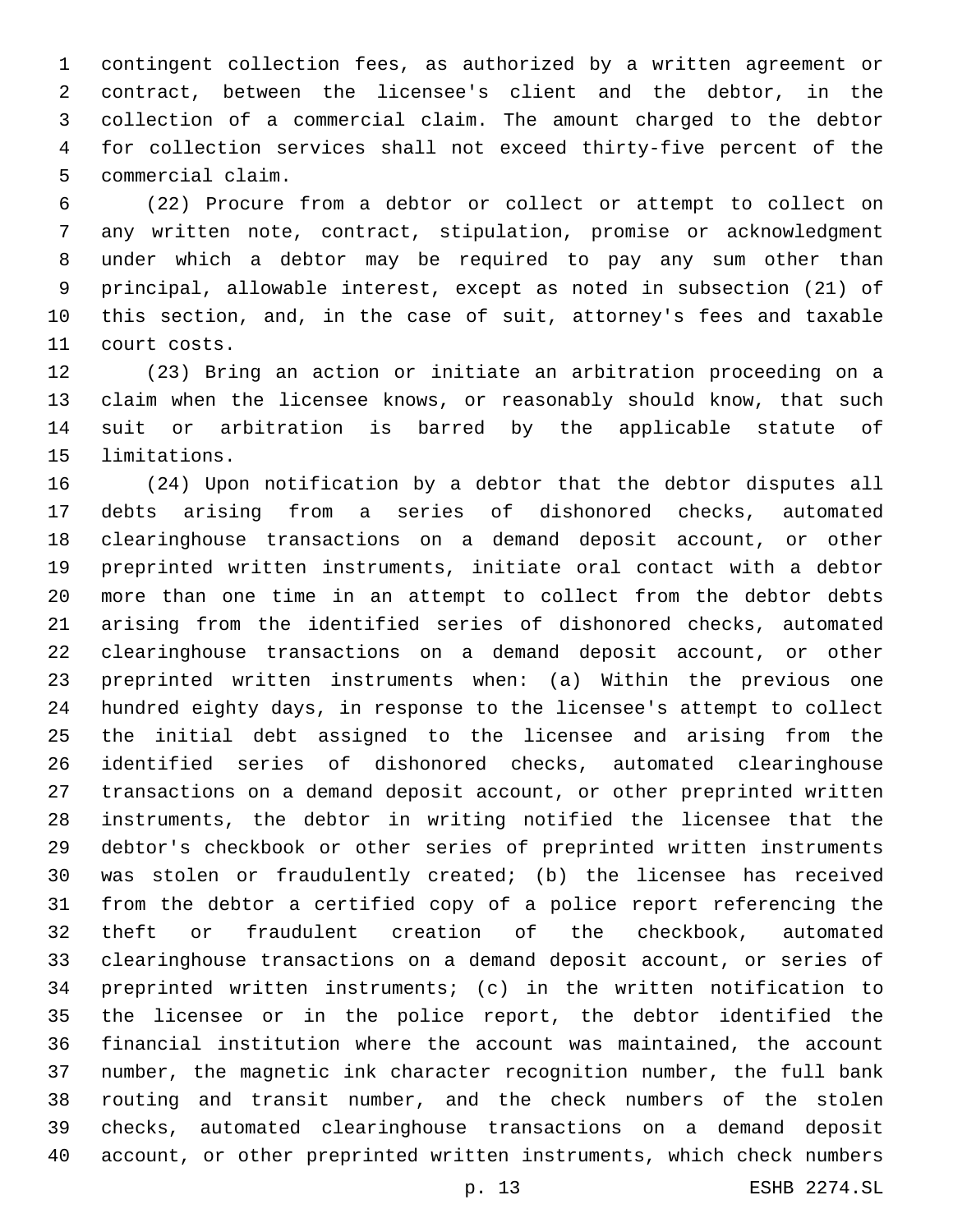included the number of the check that is the subject of the licensee's collection efforts; (d) the debtor provides, or within the previous one hundred eighty days provided, to the licensee a legible copy of a government-issued photo identification, which contains the debtor's signature and which was issued prior to the date of the theft or fraud identified in the police report; and (e) the debtor advised the licensee that the subject debt is disputed because the identified check, automated clearinghouse transaction on a demand deposit account, or other preprinted written instrument underlying the debt is a stolen or fraudulently created check or instrument.

 The licensee is not in violation of this subsection if the licensee initiates oral contact with the debtor more than one time in an attempt to collect debts arising from the identified series of dishonored checks, automated clearinghouse transactions on a demand deposit account, or other preprinted written instruments when: (i) The licensee acted in good faith and relied on their established practices and procedures for batching, recording, or packeting debtor accounts, and the licensee inadvertently initiates oral contact with the debtor in an attempt to collect debts in the identified series subsequent to the initial debt assigned to the licensee; (ii) the licensee is following up on collection of a debt assigned to the licensee, and the debtor has previously requested more information from the licensee regarding the subject debt; (iii) the debtor has notified the licensee that the debtor disputes only some, but not all the debts arising from the identified series of dishonored checks, automated clearinghouse transactions on a demand deposit account, or other preprinted written instruments, in which case the licensee shall be allowed to initiate oral contact with the debtor one time for each debt arising from the series of identified checks, automated clearinghouse transactions on a demand deposit account, or written instruments and initiate additional oral contact for those debts that the debtor acknowledges do not arise from stolen or fraudulently created checks or written instruments; (iv) the oral contact is in the context of a judicial, administrative, arbitration, mediation, or similar proceeding; or (v) the oral contact is made for the purpose of investigating, confirming, or authenticating the information received from the debtor, to provide additional information to the debtor, or to request additional information from the debtor needed by the licensee to accurately record the debtor's information in the 40 licensee's records.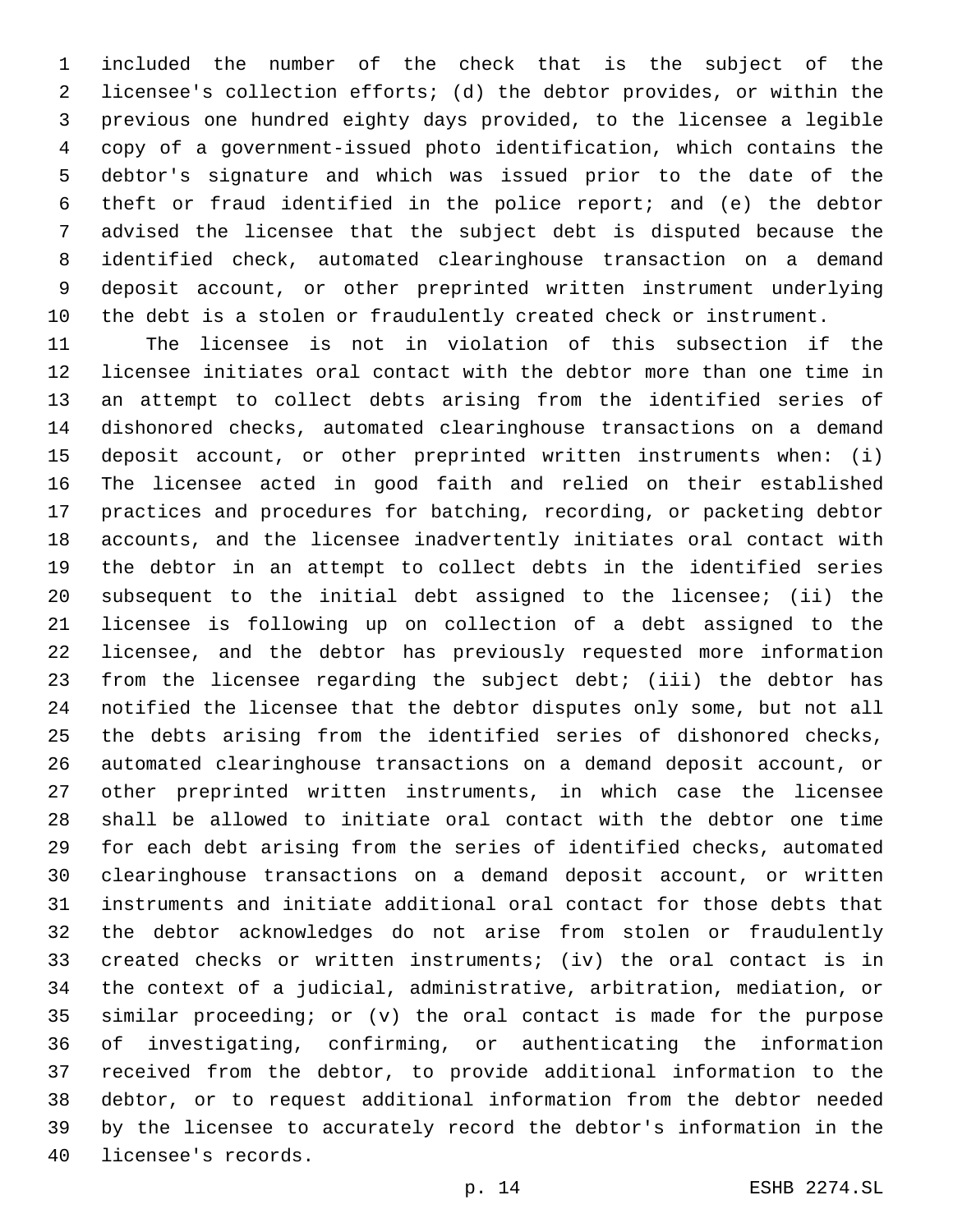(25) Bring an action or initiate an arbitration proceeding on a claim for any amounts related to a transfer of sale of a vehicle when:

 (a) The licensee has been informed or reasonably should know that 5 the department of licensing transfer of sale form was filed in 6 accordance with RCW  $46.12.650$  (1) through  $(3)$ ;

 (b) The licensee has been informed or reasonably should know that the transfer of the vehicle either (i) was not made pursuant to a legal transfer or (ii) was not voluntarily accepted by the person 10 designated as the purchaser/transferee; and

 (c) Prior to the commencement of the action or arbitration, the licensee has received from the putative transferee a copy of a police 13 report referencing that the transfer of sale of the vehicle either 14 (i) was not made pursuant to a legal transfer or (ii) was not 15 voluntarily accepted by the person designated as the purchaser/ transferee.

 (26) Submit an affidavit or other request pursuant to chapter 6.32 RCW asking a superior or district court to transfer a bond posted by a debtor subject to a money judgment to the licensee, when 20 the debtor has appeared as required.

 **Sec. 5.** RCW 9.94A.753 and 2003 c 379 s 16 are each amended to 22 read as follows:

This section applies to offenses committed after July 1, 1985.

 (1) When restitution is ordered, the court shall determine the amount of restitution due at the sentencing hearing or within one hundred eighty days except as provided in subsection (7) of this section. The court may continue the hearing beyond the one hundred eighty days for good cause. The court shall then set a minimum monthly payment that the offender is required to make towards the restitution that is ordered. The court should take into consideration the total amount of the restitution owed, the offender's present, past, and future ability to pay, as well as any assets that the 33 offender may have.

 (2) During the period of supervision, the community corrections officer may examine the offender to determine if there has been a change in circumstances that warrants an amendment of the monthly payment schedule. The community corrections officer may recommend a change to the schedule of payment and shall inform the court of the recommended change and the reasons for the change. The sentencing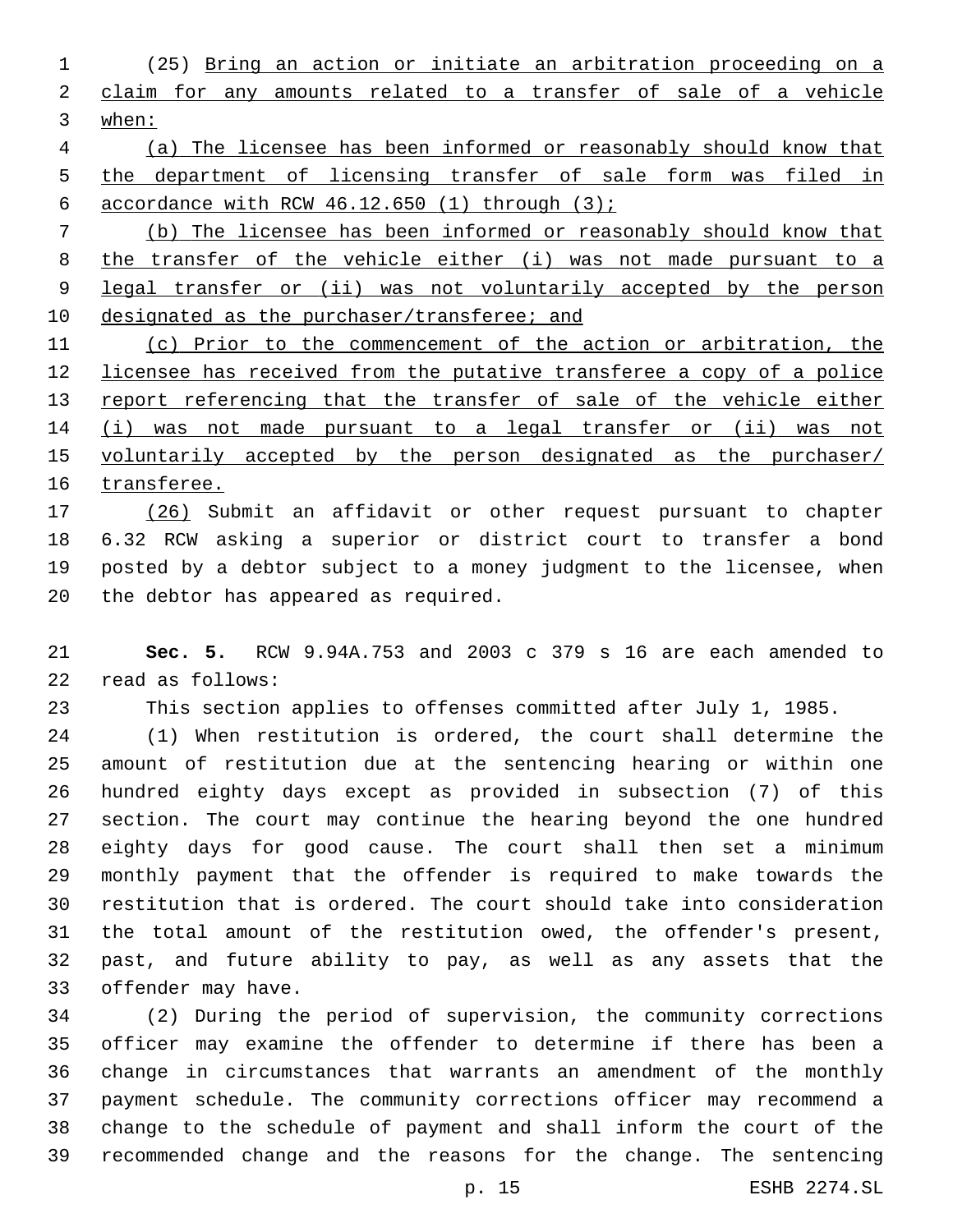court may then reset the monthly minimum payments based on the report from the community corrections officer of the change in circumstances.3

 (3) Except as provided in subsection (6) of this section, restitution ordered by a court pursuant to a criminal conviction shall be based on easily ascertainable damages for injury to or loss of property, actual expenses incurred for treatment for injury to persons, and lost wages resulting from injury. Restitution shall not include reimbursement for damages for mental anguish, pain and suffering, or other intangible losses, but may include the costs of counseling reasonably related to the offense. The amount of restitution shall not exceed double the amount of the offender's gain or the victim's loss from the commission of the crime.

 (4) For the purposes of this section, for an offense committed prior to July 1, 2000, the offender shall remain under the court's jurisdiction for a term of ten years following the offender's release from total confinement or ten years subsequent to the entry of the judgment and sentence, whichever period ends later. Prior to the expiration of the initial ten-year period, the superior court may extend jurisdiction under the criminal judgment an additional ten years for payment of restitution. For an offense committed on or after July 1, 2000, the offender shall remain under the court's jurisdiction until the obligation is completely satisfied, regardless of the statutory maximum for the crime. The portion of the sentence concerning restitution may be modified as to amount, terms, and conditions during any period of time the offender remains under the court's jurisdiction, regardless of the expiration of the offender's term of community supervision and regardless of the statutory maximum sentence for the crime. The court may not reduce the total amount of restitution ordered because the offender may lack the ability to pay the total amount. The offender's compliance with the restitution shall be supervised by the department only during any period which the department is authorized to supervise the offender in the community under RCW 9.94A.728, 9.94A.501, or in which the offender is in confinement in a state correctional institution or a correctional facility pursuant to a transfer agreement with the department, and the department shall supervise the offender's compliance during any such period. The department is responsible for supervision of the offender only during confinement and authorized supervision and not during any subsequent period in which the offender remains under the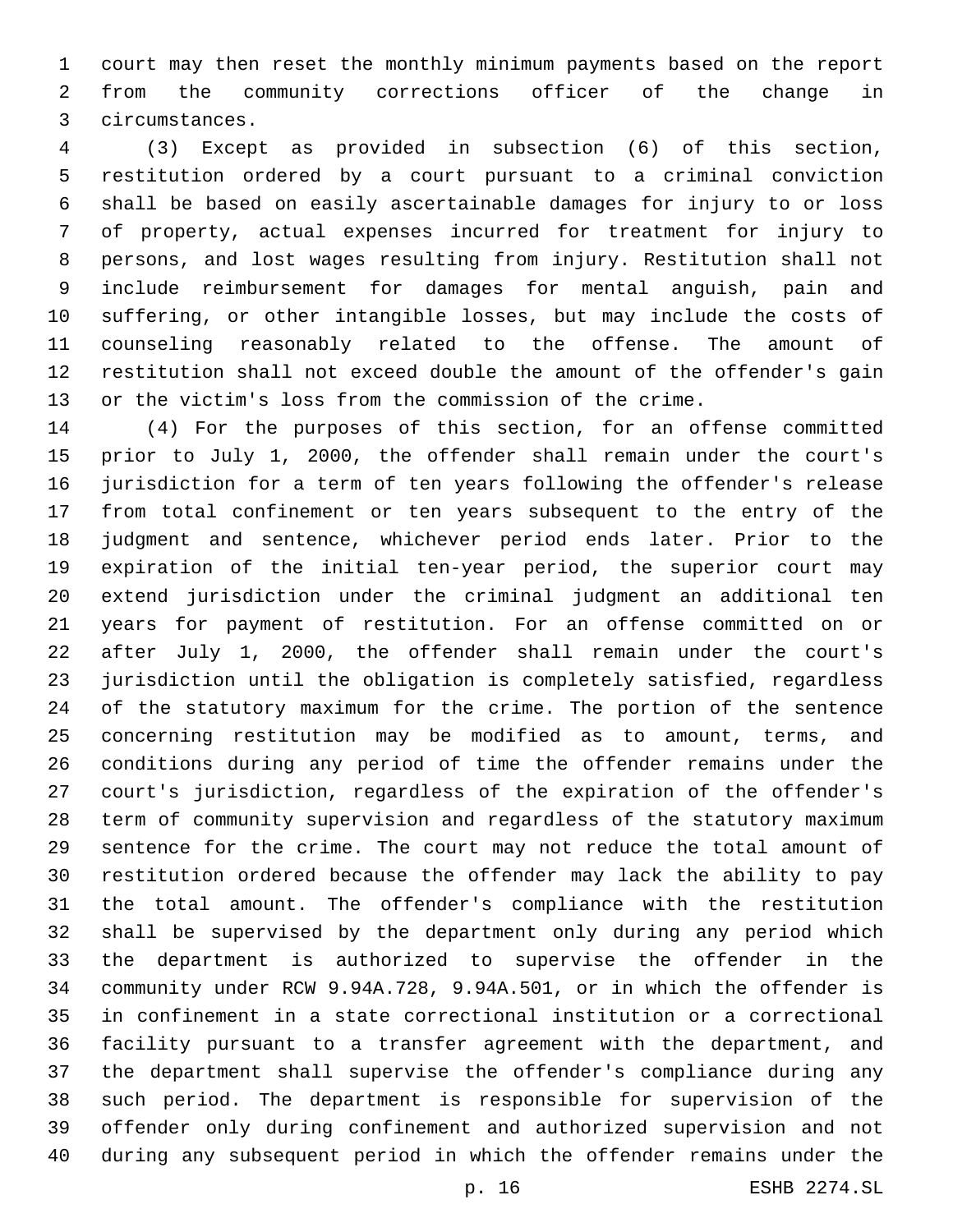court's jurisdiction. The county clerk is authorized to collect unpaid restitution at any time the offender remains under the jurisdiction of the court for purposes of his or her legal financial obligations.4

 (5) Restitution shall be ordered whenever the offender is convicted of an offense which results in injury to any person or damage to or loss of property or as provided in subsection (6) of this section unless extraordinary circumstances exist which make restitution inappropriate in the court's judgment and the court sets forth such circumstances in the record. In addition, restitution shall be ordered to pay for an injury, loss, or damage if the offender pleads guilty to a lesser offense or fewer offenses and agrees with the prosecutor's recommendation that the offender be required to pay restitution to a victim of an offense or offenses which are not prosecuted pursuant to a plea agreement.

 (6) Restitution for the crime of rape of a child in the first, second, or third degree, in which the victim becomes pregnant, shall include: (a) All of the victim's medical expenses that are associated with the rape and resulting pregnancy; and (b) child support for any child born as a result of the rape if child support is ordered pursuant to a civil superior court or administrative order for support for that child. The clerk must forward any restitution payments made on behalf of the victim's child to the Washington state child support registry under chapter 26.23 RCW. Identifying information about the victim and child shall not be included in the order. The offender shall receive a credit against any obligation owing under the administrative or superior court order for support of the victim's child. For the purposes of this subsection, the offender shall remain under the court's jurisdiction until the offender has satisfied support obligations under the superior court or administrative order for the period provided in RCW 4.16.020 or a maximum term of twenty-five years following the offender's release from total confinement or twenty-five years subsequent to the entry of the judgment and sentence, whichever period is longer. The court may not reduce the total amount of restitution ordered because the offender may lack the ability to pay the total amount. The department shall supervise the offender's compliance with the restitution 38 ordered under this subsection.

 (7) Regardless of the provisions of subsections (1) through (6) of this section, the court shall order restitution in all cases where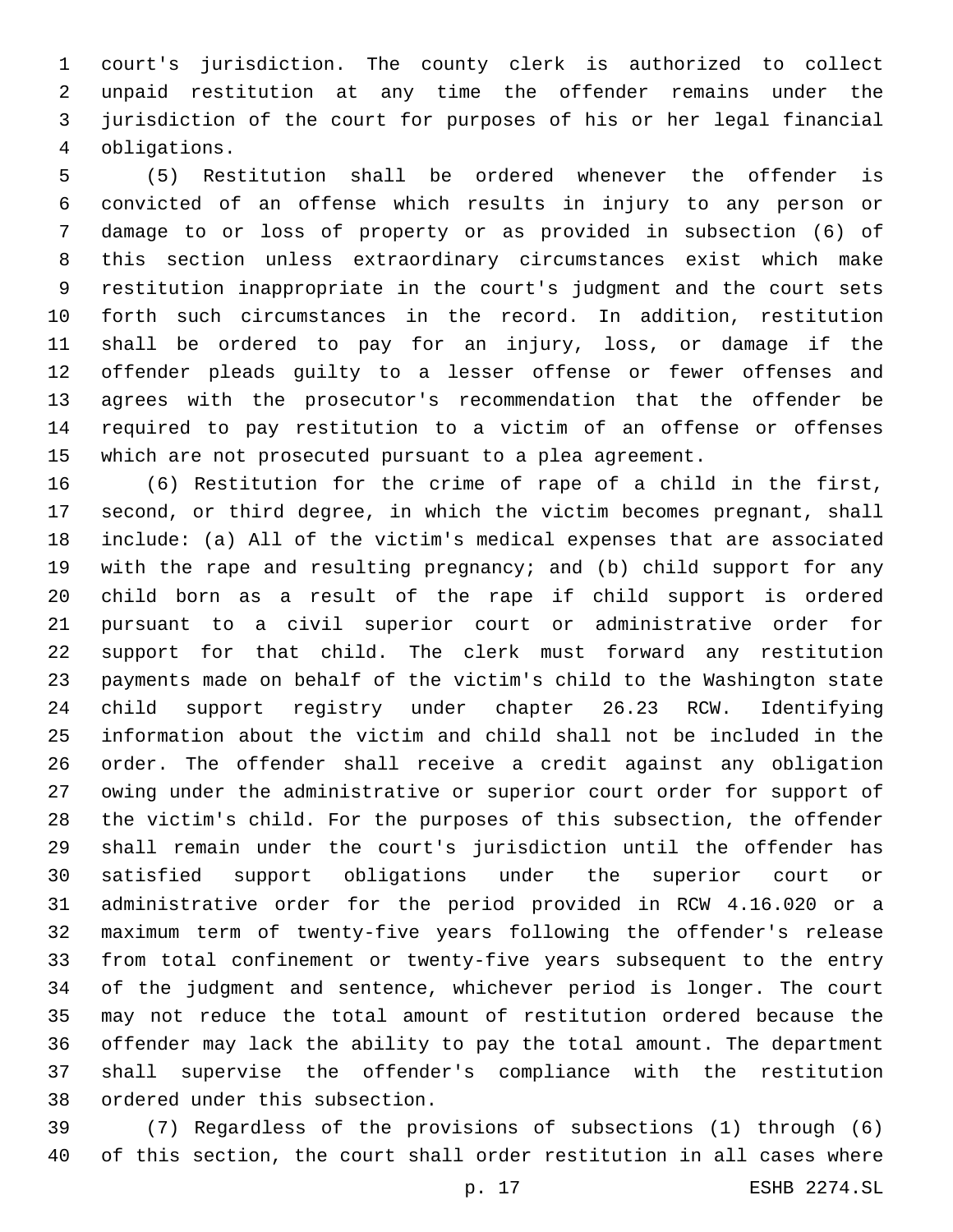the victim is entitled to benefits under the crime victims' compensation act, chapter 7.68 RCW. If the court does not order restitution and the victim of the crime has been determined to be entitled to benefits under the crime victims' compensation act, the department of labor and industries, as administrator of the crime victims' compensation program, may petition the court within one year of entry of the judgment and sentence for entry of a restitution order. Upon receipt of a petition from the department of labor and industries, the court shall hold a restitution hearing and shall 10 enter a restitution order.

 (8) In addition to any sentence that may be imposed, an offender who has been found guilty of an offense involving fraud or other deceptive practice or an organization which has been found guilty of any such offense may be ordered by the sentencing court to give notice of the conviction to the class of persons or to the sector of the public affected by the conviction or financially interested in the subject matter of the offense by mail, by advertising in designated areas or through designated media, or by other appropriate 19 means.

 (9) This section does not limit civil remedies or defenses available to the victim, survivors of the victim, or offender including support enforcement remedies for support ordered under subsection (6) of this section for a child born as a result of a rape of a child victim. The court shall identify in the judgment and sentence the victim or victims entitled to restitution and what amount is due each victim. The state or victim may enforce the court- ordered restitution in the same manner as a judgment in a civil action. Restitution collected through civil enforcement must be paid through the registry of the court and must be distributed proportionately according to each victim's loss when there is more than one victim.

 (10) If a person has caused a victim to lose money or property through the filing of a vehicle report of sale in which the designated buyer had no knowledge of the vehicle transfer or the fraudulent filing of the report of sale, upon conviction or when the offender pleads guilty and agrees with the prosecutor's recommendation that the offender be required to pay restitution to a victim, the court may order the defendant to pay an amount, fixed by the court, not to exceed double the amount of the defendant's gain or victim's loss from the filing of the vehicle report of sale in which